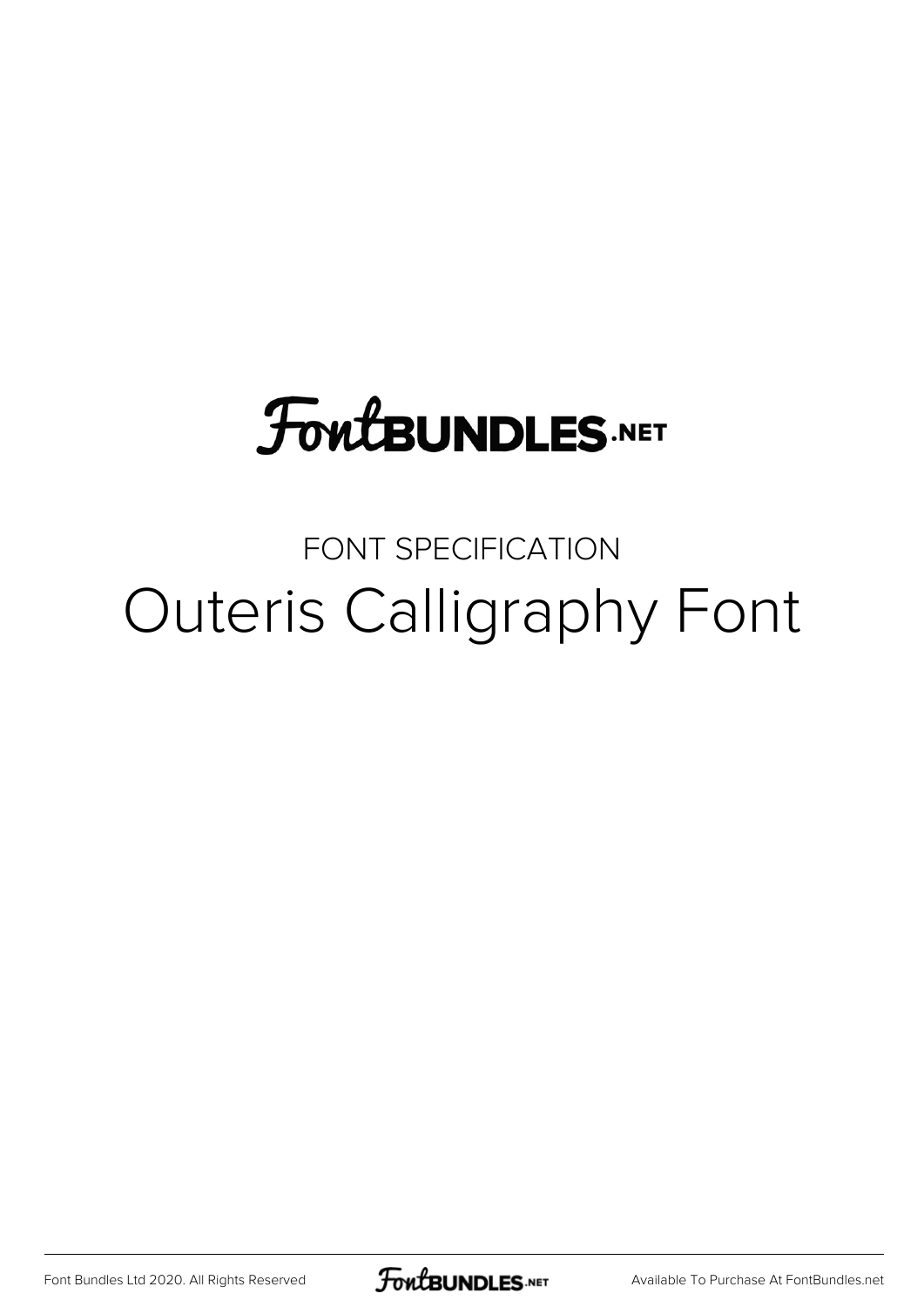## Outeris - Regular

**Uppercase Characters** 

ABCDEFGHIJKLMMO PORSTUVNXYZ

Lowercase Characters

abodefghijklmnopqnstuvuxyz

**Numbers** 

0123456789

Punctuation and Symbols

 $1''$  # \$ % & ' ( ) \* + , -.  $\therefore$  < = > ? ( | ] ^ - { | } }  $\overline{z}$   $\overline{z}$ ≫

All Other Glyphs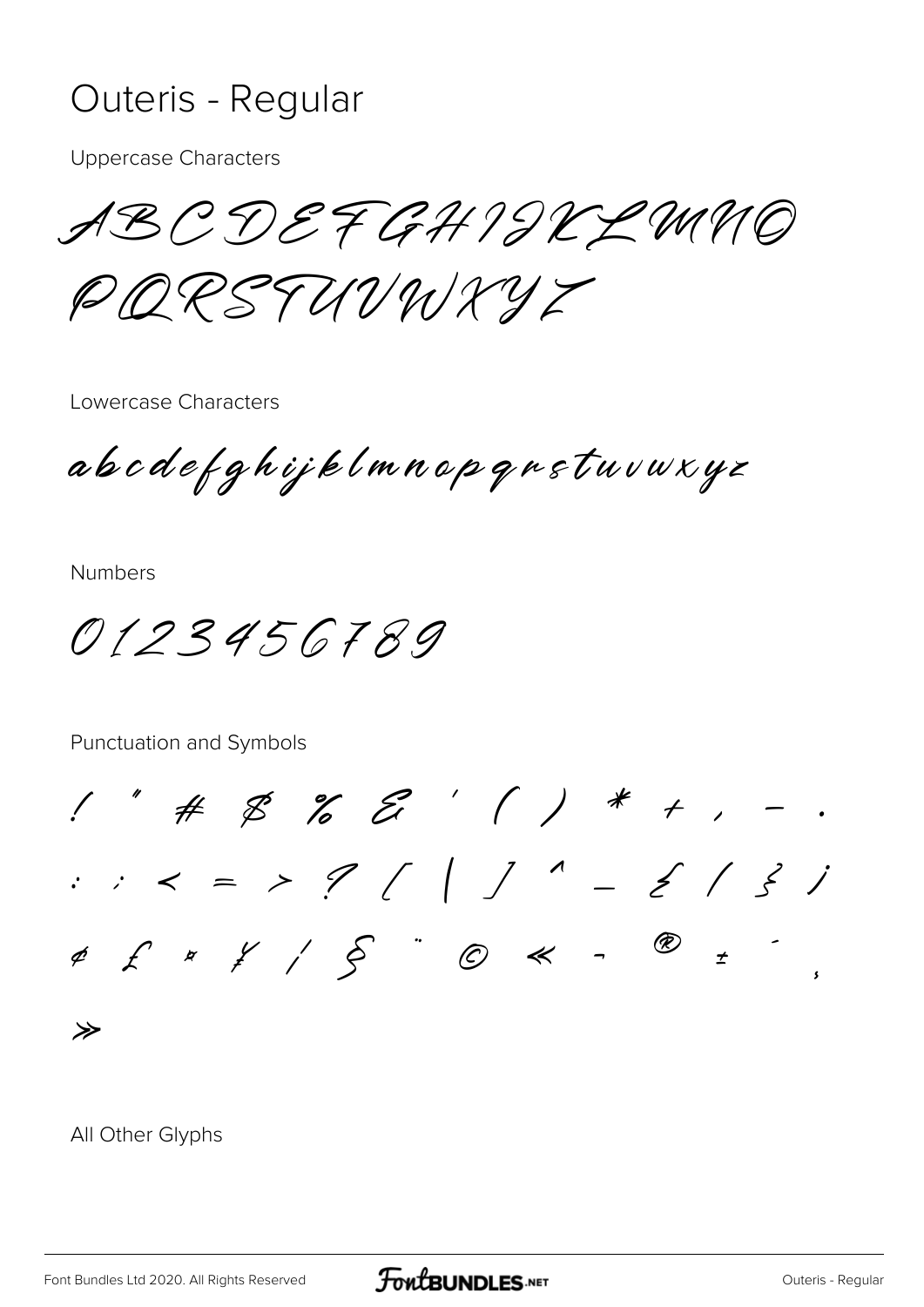$\cancel{A}$   $\cancel{A}$   $\cancel{A}$   $\cancel{A}$   $\cancel{A}$   $\cancel{A}$   $\cancel{B}$   $C$   $\cancel{E}$  $\mathcal{E}$   $\mathcal{E}$   $\mathcal{I}$   $\mathcal{I}$   $\mathcal{I}$   $\mathcal{I}$   $\mathcal{F}$   $\mathcal{H}$ Ò Ó Ô Õ Ö × Ø Ù Ú Û Ü Ý Þ ß à á â ã ä å æ ç è é ê ë ì í î ï ð ñ ò ó ô õ

ö ÷ ø ù ú û ü ý þ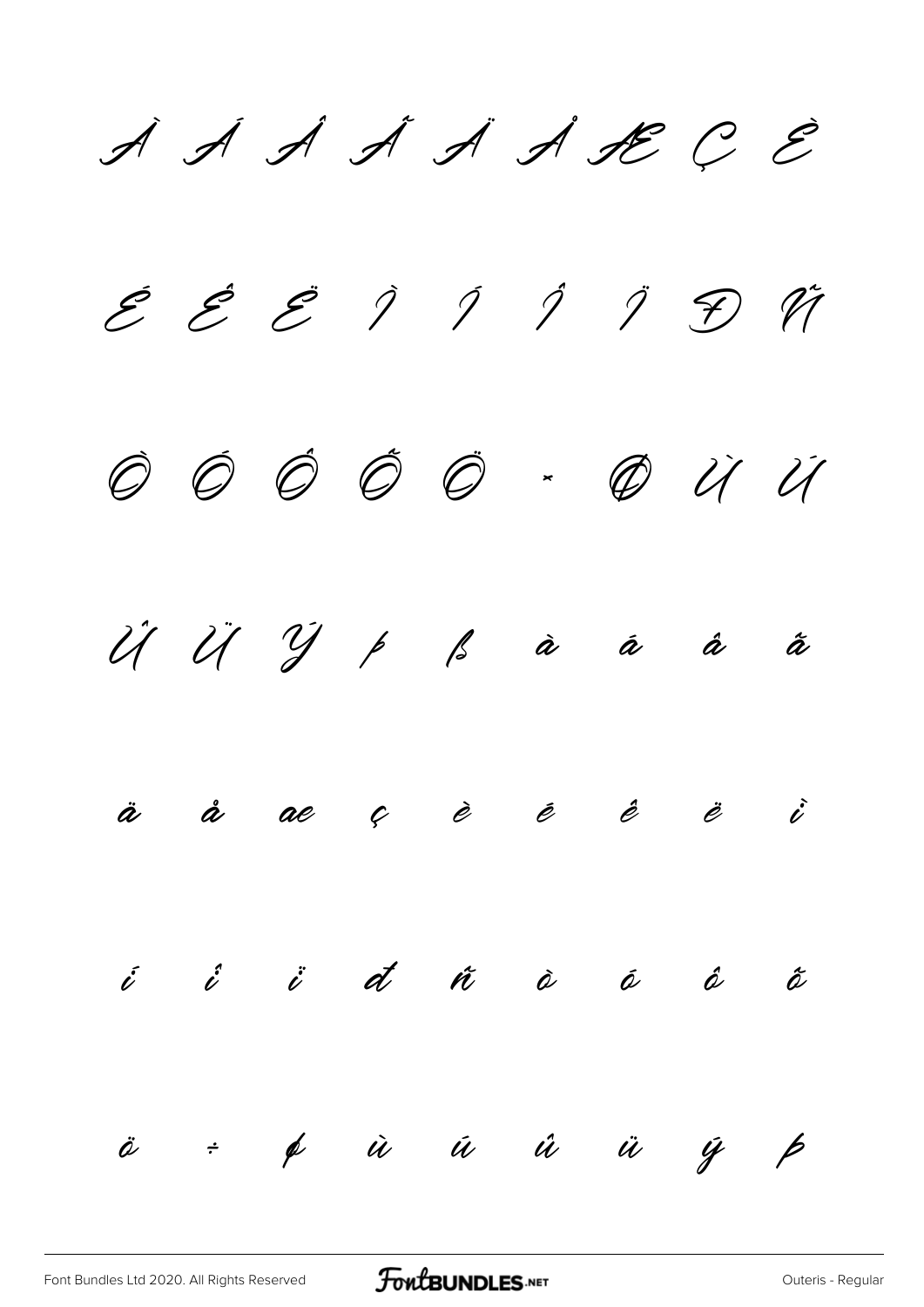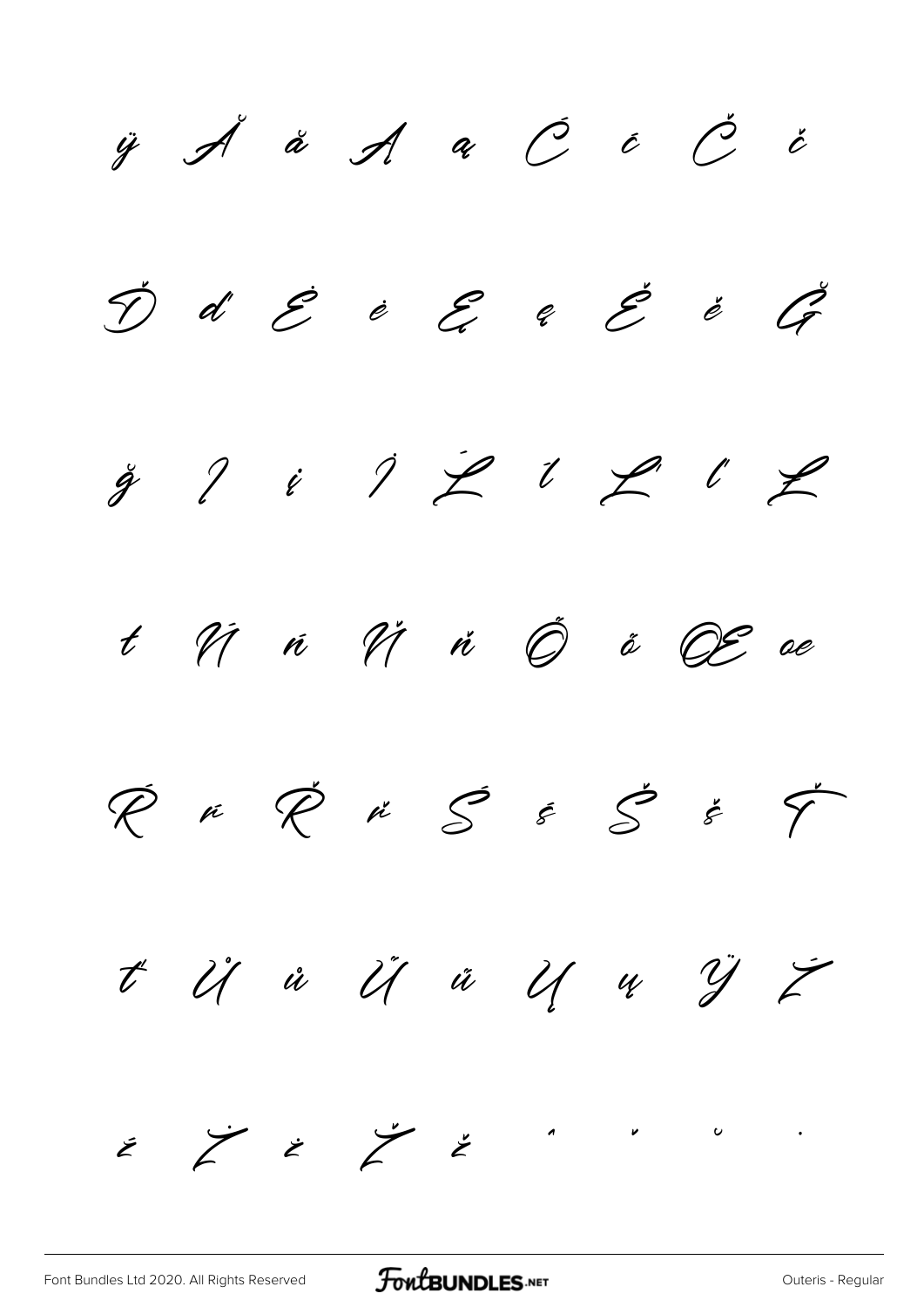

oo the tt yo st

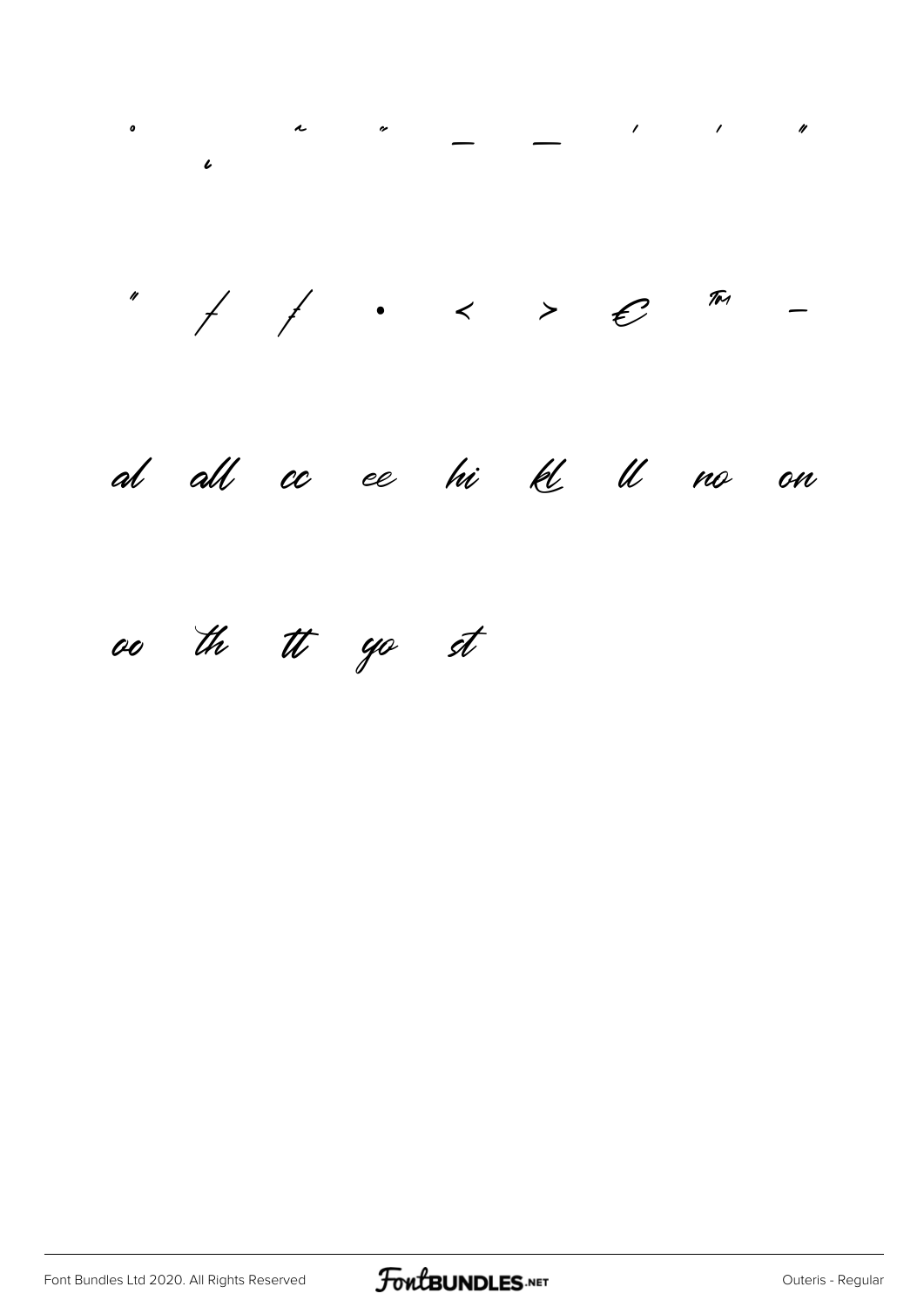## Outeris Swash - Regular

**Uppercase Characters** 

ABCDEFGHIJKLMNO PORSTUVNXYZ

Lowercase Characters

abodefghijk (mnopgwstwvw

 $xyz$ 

**Numbers** 

0123456789

Punctuation and Symbols

 $1''$  #  $25$  %  $27'$  ( ) \* + , -.  $\therefore$  < = > ? ( | ] ^ - { | } i  $\neq$  $\gg$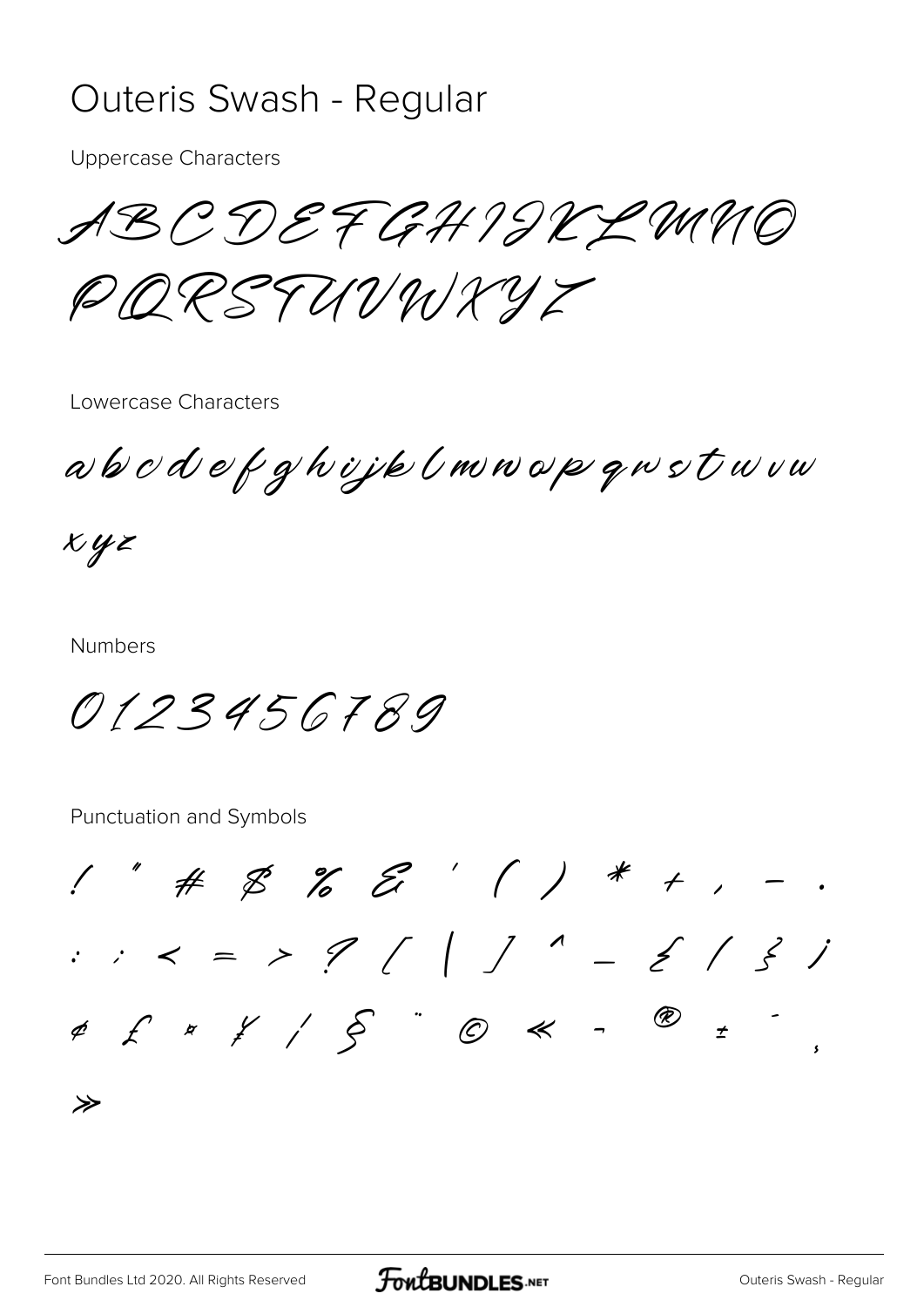$\cancel{A}$   $\cancel{A}$   $\cancel{A}$   $\cancel{A}$   $\cancel{A}$   $\cancel{A}$   $\cancel{B}$   $C$   $\cancel{E}$ E E E Ì Í Í Ï Đ Vi Ò Ó Ô Õ Ö × Ø Ù Ú Û Ü Ý Þ ß à á â ã ä å æ ç è é ê ë ì  $\acute{v}$   $\acute{v}$   $\acute{a}$   $\acute{a}$   $\acute{v}$   $\grave{a}$   $\acute{a}$   $\acute{a}$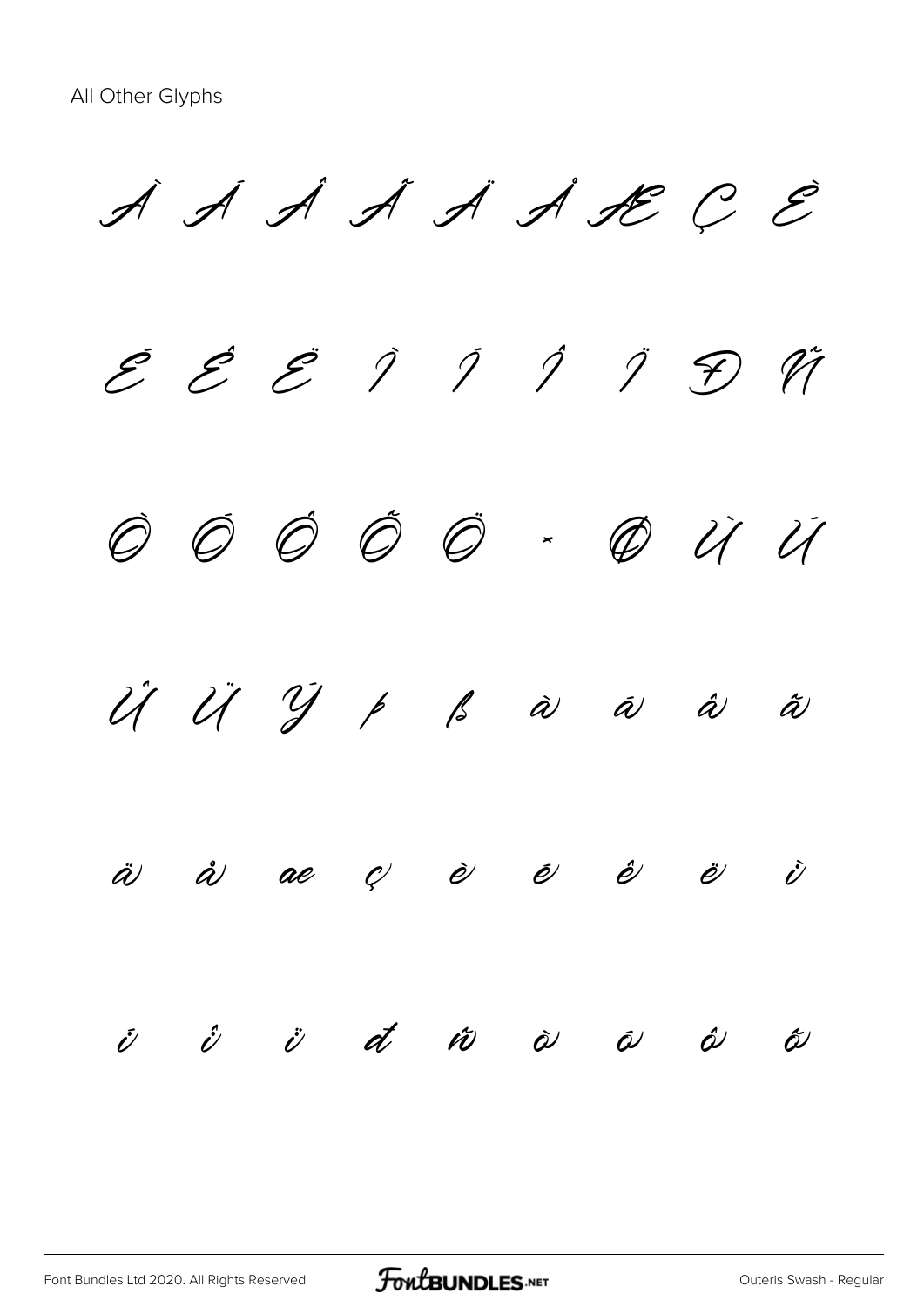$\ddot{\omega}$  ÷  $\phi$   $\dot{\omega}$   $\omega$   $\dot{\omega}$   $\ddot{\omega}$   $\ddot{\omega}$   $\dot{\gamma}$   $\dot{\beta}$  $\ddot{y}$   $\breve{\mathcal{A}}$   $\ddot{\alpha}$   $\breve{\mathcal{A}}$   $\alpha$   $\breve{C}$   $\dot{\omicron}$   $\breve{C}$   $\breve{\omicron}$  $\acute{\mathcal{D}}$  d  $\acute{\mathcal{E}}$  è  $\mathcal{E}$  e  $\acute{\mathcal{E}}$  è  $\acute{\mathcal{G}}$  $\ddot{y}$  ? i  $\ddot{z}$  i  $\ddot{z}$  i  $\ddot{z}$  $t$   $\hat{W}$   $\hat{W}$   $\hat{W}$   $\hat{W}$   $\hat{Q}$   $\hat{\theta}$   $\hat{\theta}$   $\hat{\theta}$   $\hat{\theta}$   $\hat{\theta}$   $\hat{\theta}$   $\hat{\theta}$   $\hat{\theta}$  $\emptyset$  iv  $\emptyset$  is  $\emptyset$  is  $\emptyset$  if ť Ů ů Ű ű Ų ų Ÿ Ź